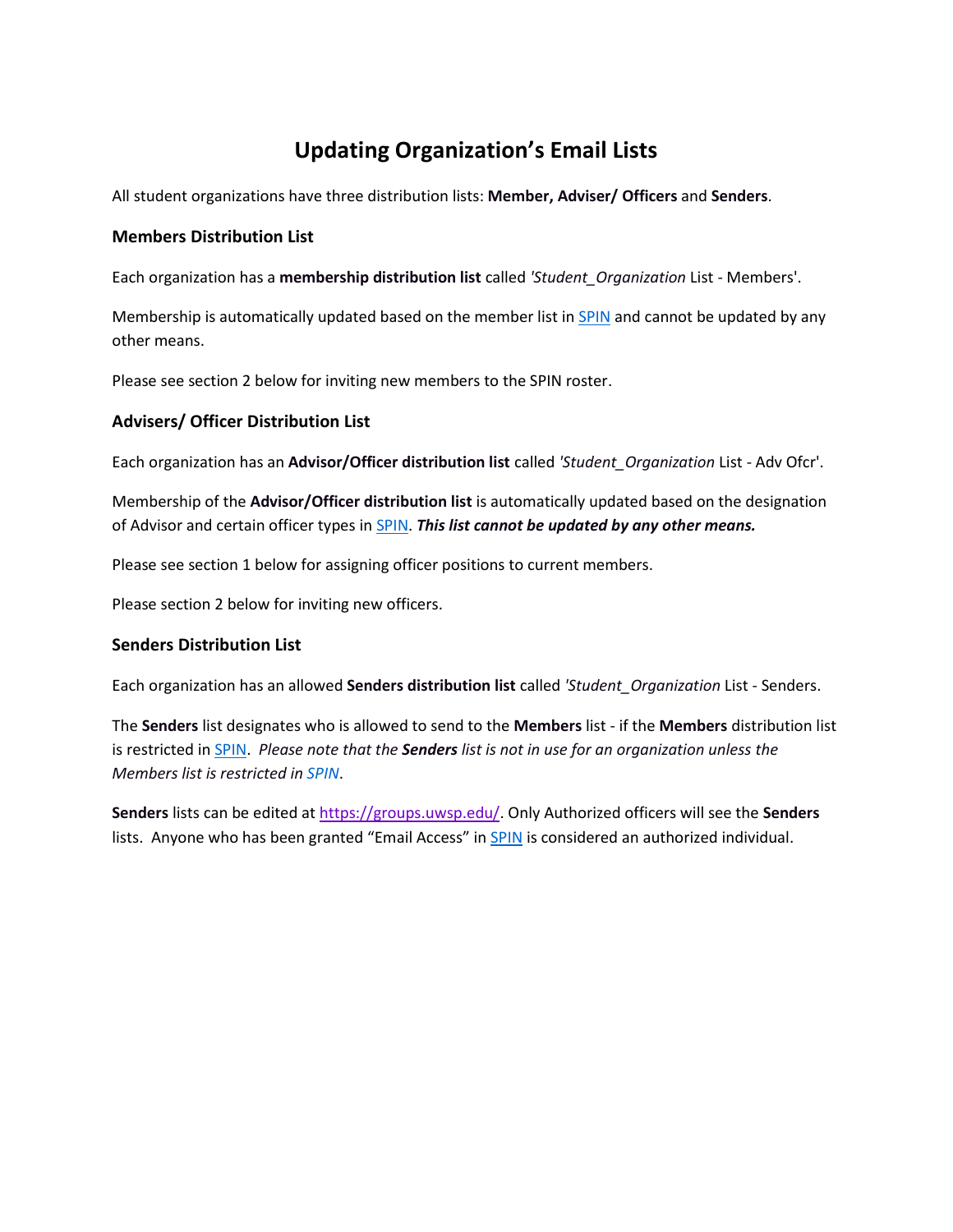# **Update Rosters in SPIN**

### **Managing the Organization's Roster**

From your organization's page, click the "Roster" tab.

This will open the organization's roster page. This will show what a logged in student will see on your organization's page. Members will be hidden by default. Officers will be shown by default.

**Note:** Only organization position holders with "Roster" permission will be able to perform the following steps.

### **Section 1: Managing Officers and Members**

Click "Manage Roster" at the top right of the page.

The "Current" tab will show all currently listed members, even those that are hidden in the public view.

You can remove members by checking the box and clicking "End Membership".

You can add officer positions by clicking "Edit Positions". **Note:** For more information on positions, refer to Section 3.

The "Pending" tab will show individuals whom you have invited to join but have not yet confirmed or denied the invitation.

The "Prospective" tab shows individuals who have asked to join your organization. You can "Approve", "Deny", or "Send Message" to these individuals.

#### **Section 2: Inviting Members and Officers**

Click "Invite People".

If adding an officer, type one name into the E-mail address box.

Click "Add E-mail Addresses".

The below column will appear on the right side. Use the dropdown menu to select the correct position.

| Invitations will be sent to: |                         |               |   |  |  |
|------------------------------|-------------------------|---------------|---|--|--|
| <b>Invite as</b> Member      |                         |               | v |  |  |
| ljentz@uwsp.edu              |                         |               |   |  |  |
|                              | <b>SEND INVITATIONS</b> | <b>CANCEL</b> |   |  |  |

If adding members or multiple officers, type all emails into the E-mail addresses box separated by commas or one per line.